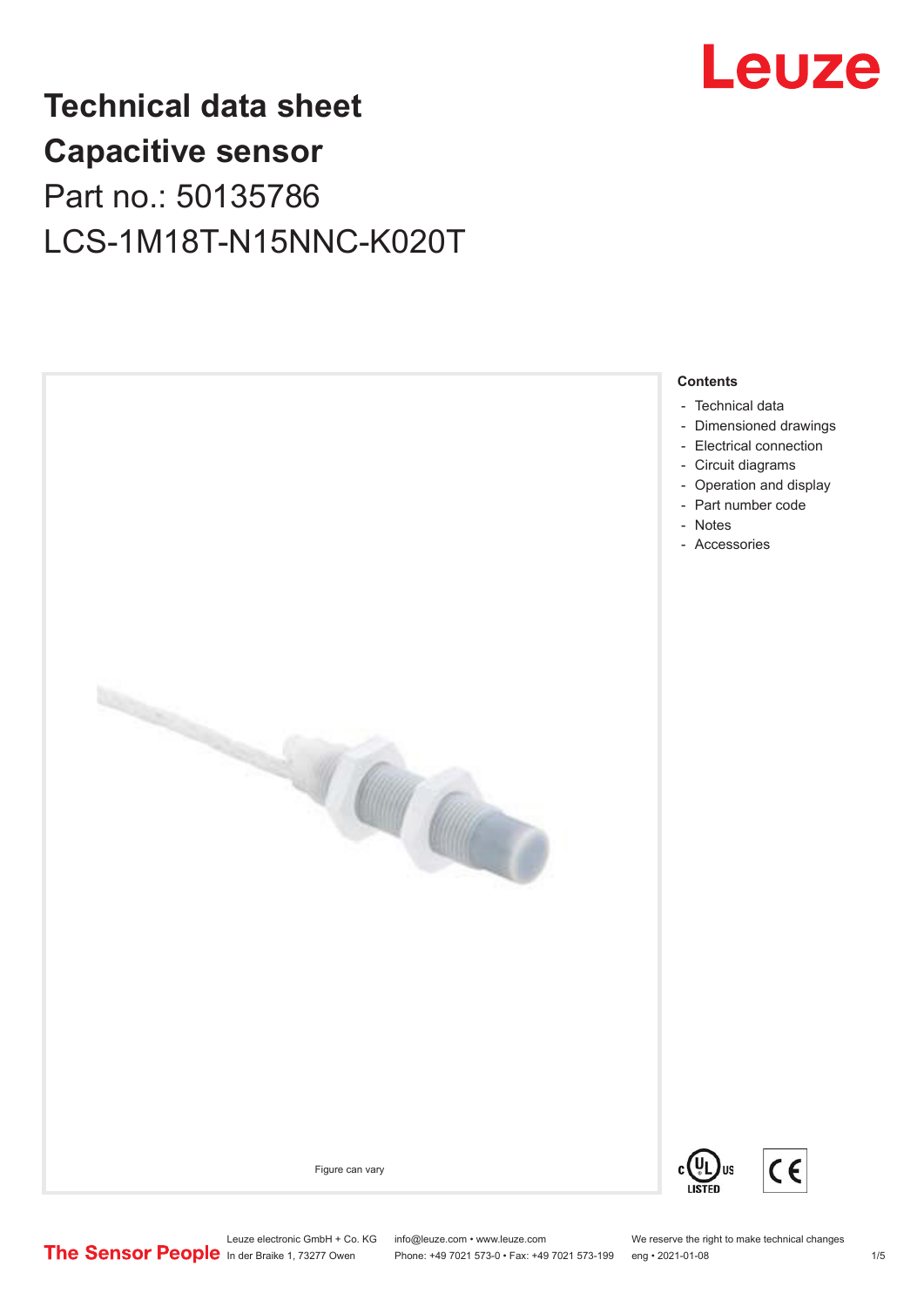### <span id="page-1-0"></span>**Technical data**

# **Leuze**

### **Basic data**

| Series                                                           | LCS-1                                                                |  |  |
|------------------------------------------------------------------|----------------------------------------------------------------------|--|--|
| Switching distance S <sub>n</sub>                                | 2  15 mm                                                             |  |  |
| <b>Assured switching distance</b>                                | $15 \text{ mm}$                                                      |  |  |
|                                                                  |                                                                      |  |  |
| <b>Characteristic parameters</b>                                 |                                                                      |  |  |
| <b>MTTF</b>                                                      | 300 years                                                            |  |  |
|                                                                  |                                                                      |  |  |
| <b>Electrical data</b>                                           |                                                                      |  |  |
| <b>Protective circuit</b>                                        | Polarity reversal protection                                         |  |  |
|                                                                  | Short circuit protected                                              |  |  |
|                                                                  |                                                                      |  |  |
| Performance data                                                 |                                                                      |  |  |
| Supply voltage U <sub>R</sub>                                    | 10  35 V, DC                                                         |  |  |
| <b>Residual ripple</b>                                           | 0  10 %, From U <sub>B</sub>                                         |  |  |
| <b>Open-circuit current</b>                                      | 15 mA                                                                |  |  |
| Temperature drift, max. (in % of S.)                             | 15 %                                                                 |  |  |
| Repeatability, max. (in % of S,)                                 | 2%                                                                   |  |  |
| Rated operating current                                          | 300 mA                                                               |  |  |
|                                                                  |                                                                      |  |  |
| <b>Outputs</b><br>Number of digital switching outputs 1 Piece(s) |                                                                      |  |  |
|                                                                  |                                                                      |  |  |
| <b>Switching outputs</b>                                         |                                                                      |  |  |
| <b>Type</b>                                                      | Digital switching output                                             |  |  |
| <b>Voltage type</b>                                              | DC                                                                   |  |  |
|                                                                  |                                                                      |  |  |
| <b>Switching output 1</b>                                        |                                                                      |  |  |
| Assignment                                                       | Connection 1, conductor 2<br>Transistor, NPN<br>NC (normally closed) |  |  |
| <b>Switching element</b>                                         |                                                                      |  |  |
| <b>Switching principle</b>                                       |                                                                      |  |  |
| <b>Timing</b>                                                    |                                                                      |  |  |
|                                                                  |                                                                      |  |  |
| <b>Switching frequency</b>                                       | 100 Hz                                                               |  |  |
| <b>Connection</b>                                                |                                                                      |  |  |
|                                                                  |                                                                      |  |  |
| <b>Number of connections</b>                                     | 1 Piece(s)                                                           |  |  |
| <b>Connection 1</b>                                              |                                                                      |  |  |
| <b>Function</b>                                                  | Signal OUT                                                           |  |  |
|                                                                  | Voltage supply                                                       |  |  |
| <b>Type of connection</b>                                        | Cable                                                                |  |  |
| Cable length                                                     | 2,000 mm                                                             |  |  |
| <b>Sheathing material</b>                                        | <b>PTFE</b>                                                          |  |  |
| <b>Number of conductors</b>                                      | 3 -wire                                                              |  |  |
| Wire cross section                                               | $0.2$ mm <sup>2</sup>                                                |  |  |
|                                                                  |                                                                      |  |  |
| <b>Mechanical data</b>                                           |                                                                      |  |  |
| Design                                                           | Cylindrical                                                          |  |  |
| <b>Thread size</b>                                               | M18 x 1 mm                                                           |  |  |
| Dimension (Ø x L)                                                | 18 mm x 73 mm                                                        |  |  |
| <b>Type of installation</b>                                      | Non-embedded                                                         |  |  |
| <b>Housing material</b>                                          | Plastic                                                              |  |  |
| <b>Plastic housing</b>                                           | Teflon (PTFE)                                                        |  |  |
| <b>Sensing face material</b>                                     | Plastic, Teflon (PTFE)                                               |  |  |
| <b>Cover material</b>                                            | Plastic, Teflon (PTFE)                                               |  |  |

| <b>Operation and display</b>                    |                                    |
|-------------------------------------------------|------------------------------------|
| Type of display                                 | LED                                |
| <b>Number of LEDs</b>                           | 1 Piece(s)                         |
| <b>Operational controls</b>                     | Multiturn potentiometer (20 turns) |
| Function of the operational control             | Sensitivity adjustment             |
| Switching distance, adjustable                  | Yes                                |
|                                                 |                                    |
| <b>Environmental data</b>                       |                                    |
| Ambient temperature, operation                  | $-30$ 70 °C                        |
| <b>Certifications</b>                           |                                    |
|                                                 |                                    |
| Degree of protection<br><b>Protection class</b> | IP 67<br>III                       |
| <b>Certifications</b>                           | c UL US                            |
| <b>Standards applied</b>                        | IEC 60947-5-2                      |
|                                                 |                                    |
| <b>Correction factors</b>                       |                                    |
| Acetone                                         | 0.75                               |
| <b>Acrylic resin</b>                            | 0.10.25                            |
| Alcohol                                         | 0.85                               |
| Ammonia                                         | 0.70.85                            |
| <b>Aniline</b>                                  | 0.4                                |
| <b>Gasoline</b>                                 | 0.1                                |
| Celluloid                                       | 0.15                               |
| <b>Liquid chlorine</b>                          | 0.1                                |
| <b>Ebonite</b>                                  | 0.15                               |
| <b>Epoxy resin</b>                              | 0.150.35                           |
| Crude oil                                       | 0.05                               |
| <b>Ethanol</b>                                  | 0.85                               |
| Ethylene glycol                                 | 0.93                               |
| Freon R22 and 502 (liquid)                      | 0.35                               |
| Grain                                           | 0.150.3                            |
| Glass                                           | 0.20.55                            |
| Glycerin                                        | 0.98                               |
| <b>Rubber</b>                                   | 0.150.9<br>0.60.85                 |
| Wood, wet<br>Wood, dry                          | 0.10.4                             |
| <b>Carbon dioxide</b>                           | 0                                  |
| Air                                             | $\overline{0}$                     |
| Marble                                          | 0.5                                |
| <b>Flour</b>                                    | 0.05                               |
| <b>Melamine resin</b>                           | 0.250.55                           |
| Milk powder                                     | 0.2                                |
| <b>Nylon</b>                                    | 0.20.3                             |
| Oil-containing paper                            | 0.25                               |
| Paper                                           | 0.1                                |
| Polyamide                                       | 0.3                                |
| Polyester resin                                 | 0.150.5                            |
| Pressboard                                      | 0.10.3                             |
| <b>PTFE</b>                                     | 0.1                                |
| <b>Quartz glass</b>                             | 0.2                                |
| Salt                                            | 0.35                               |
| Sand                                            | 0.150.3                            |
| Water                                           | 1                                  |
| <b>Cement dust</b>                              | 0.25                               |
| Sugar                                           | 0.15                               |

**Net weight** 110 g

ln der Braike 1, 73277 Owen Phone: +49 7021 573-0 • Fax: +49 7021 573-199 eng • 2021-01-08 2/5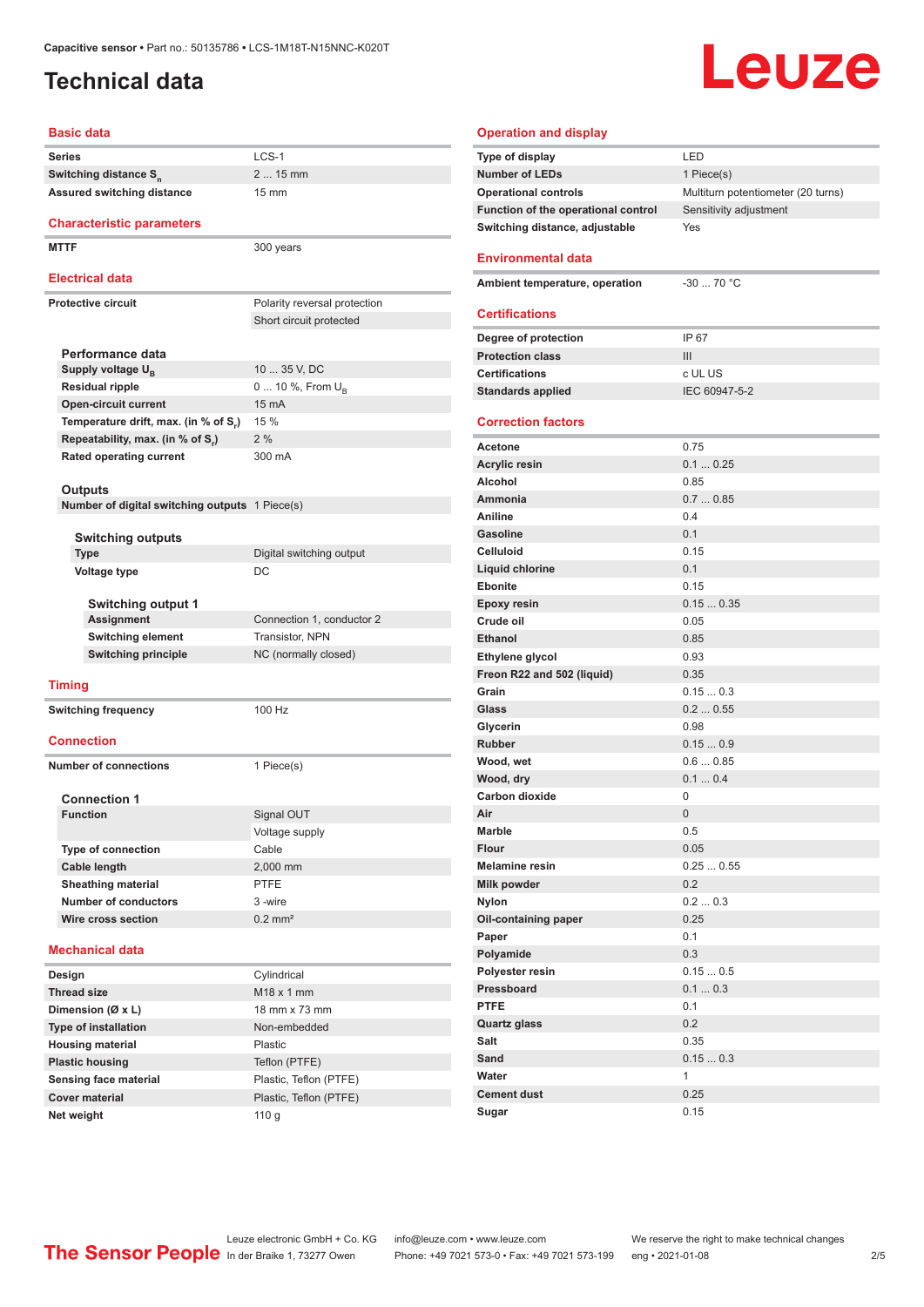### <span id="page-2-0"></span>**Technical data**

| <b>Customs tariff number</b> | 85365019 |
|------------------------------|----------|
| eCl@ss 5.1.4                 | 27270102 |
| eCl@ss 8.0                   | 27270102 |
| eCl@ss 9.0                   | 27270102 |
| eCl@ss 10.0                  | 27270102 |
| eCl@ss 11.0                  | 27270102 |
| <b>ETIM 5.0</b>              | EC002715 |
| <b>ETIM 6.0</b>              | EC002715 |
| <b>ETIM 7.0</b>              | EC002715 |

### **Dimensioned drawings**

All dimensions in millimeters



- 1 Active surface
- 2 Housing
- 3 Cover

4 Potentiometer

5 Red LED, function indicator

### **Electrical connection**

#### **Connection 1**

| <b>Function</b>             | Signal OUT<br>Voltage supply |
|-----------------------------|------------------------------|
| Type of connection          | Cable                        |
| Cable length                | 2,000 mm                     |
| <b>Sheathing material</b>   | <b>PTFE</b>                  |
| <b>Number of conductors</b> | 3-wire                       |
| Wire cross section          | $0.2$ mm <sup>2</sup>        |

#### **Conductor color Conductor assignment**

| <b>Brown</b> | +1035 V DC |
|--------------|------------|
| <b>Black</b> | <b>OUT</b> |
| <b>Blue</b>  | <b>GND</b> |

Leuze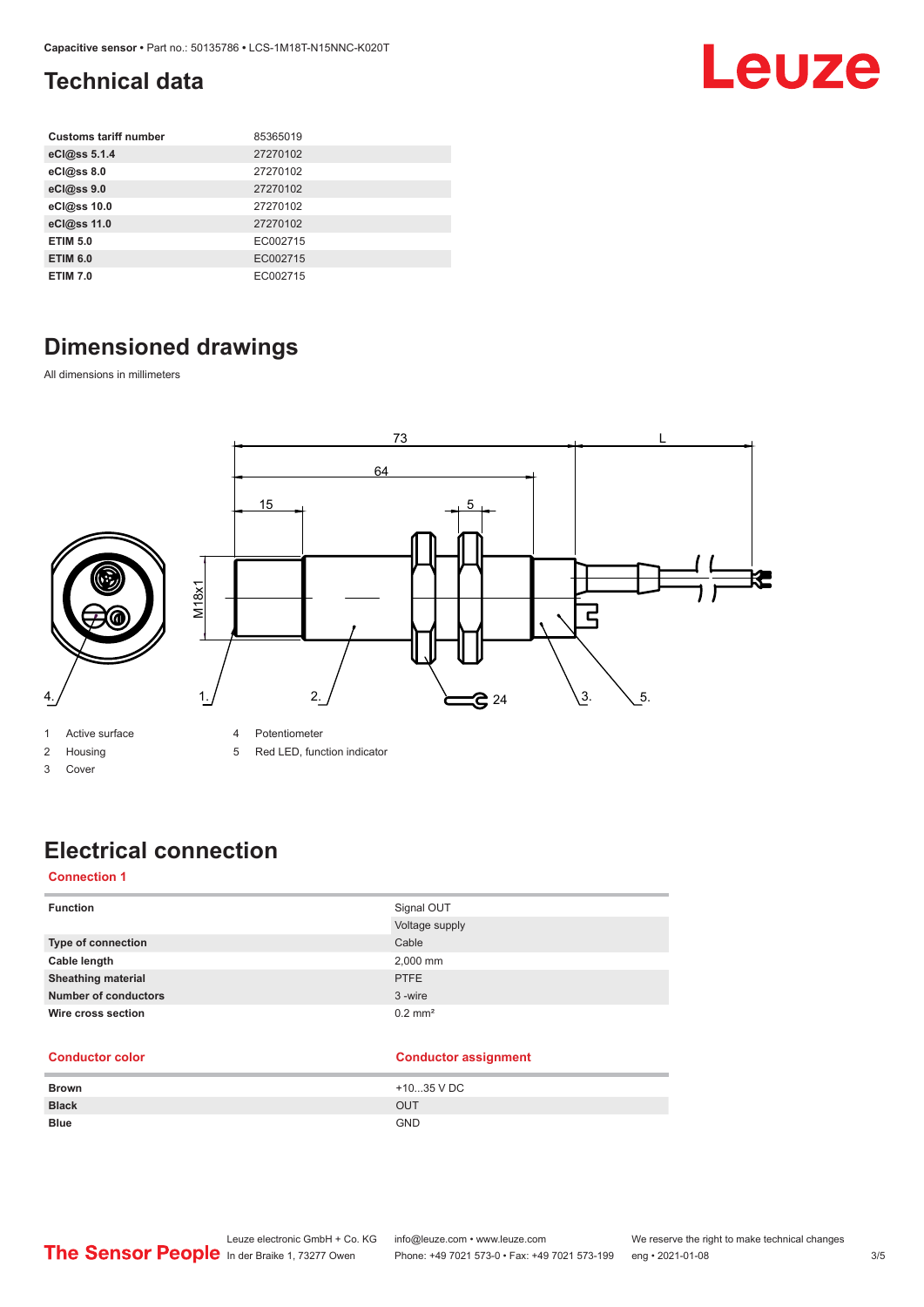### <span id="page-3-0"></span>**Circuit diagrams**





### **Operation and display**

**LED Display Meaning**

**1 1** Red, continuous light Switching output/switching state



### **Part number code**

Part designation: **LCS-ABBBC-DDDEFF-GHHHIJJJ KK**

| <b>LCS</b>   | <b>Operating principle</b><br>LCS: capacitive sensor                                                                                                                                                                                                                                                                                                                                                                                                                                                                                                                                                                                                                                                                                                                                                                       |
|--------------|----------------------------------------------------------------------------------------------------------------------------------------------------------------------------------------------------------------------------------------------------------------------------------------------------------------------------------------------------------------------------------------------------------------------------------------------------------------------------------------------------------------------------------------------------------------------------------------------------------------------------------------------------------------------------------------------------------------------------------------------------------------------------------------------------------------------------|
| A            | <b>Series</b><br>1: series 1 "Extended"<br>2: series 2 "Advanced"                                                                                                                                                                                                                                                                                                                                                                                                                                                                                                                                                                                                                                                                                                                                                          |
| <b>BBB</b>   | Design<br>M12: series with M12 x 1 external thread<br>M18: series with M18 x 1 external thread<br>M30: series with M30 x 1.5 external thread<br>Q40: series in cubic design, length 40 mm<br>Q54: series in cubic design, length 54 mm                                                                                                                                                                                                                                                                                                                                                                                                                                                                                                                                                                                     |
| $\mathbf{C}$ | <b>Housing material</b><br>B: brass<br>M: metal<br>P: plastic/PBT<br>T: PTFE                                                                                                                                                                                                                                                                                                                                                                                                                                                                                                                                                                                                                                                                                                                                               |
| <b>DDD</b>   | Measurement range / type of installation<br>F03: typ. range limit 3.0 mm / embedded installation<br>F04: typ. range limit 4.0 mm / embedded installation<br>F05: typ. range limit 5.0 mm / embedded installation<br>F06: typ. range limit 6.0 mm / embedded installation<br>F08: typ. range limit 8.0 mm / embedded installation<br>F10: typ. range limit 10.0 mm / embedded installation<br>F15: typ. range limit 15.0 mm / embedded installation<br>F20: typ. range limit 20.0 mm / embedded installation<br>N06: typ. range limit 6.0 mm / non-embedded installation<br>N08: typ. range limit 8.0 mm / non-embedded installation<br>N15: typ. range limit 15.0 mm / non-embedded installation<br>N25: typ. range limit 25.0 mm / non-embedded installation<br>N30: typ. range limit 30.0 mm / non-embedded installation |
| E            | <b>Output function</b><br>B: NC and NO contact<br>N: NPN<br>P: PNP                                                                                                                                                                                                                                                                                                                                                                                                                                                                                                                                                                                                                                                                                                                                                         |
| FF           | Switching<br>NC: normally closed contact<br>NO: normally open contact<br>NP: programmable                                                                                                                                                                                                                                                                                                                                                                                                                                                                                                                                                                                                                                                                                                                                  |
| G            | <b>Connection cable</b><br>K: cable<br>n/a: no cable                                                                                                                                                                                                                                                                                                                                                                                                                                                                                                                                                                                                                                                                                                                                                                       |
| HHH          | Cable length<br>020: length 2,000 mm<br>003: length 300 mm<br>$n/a$ : no cable                                                                                                                                                                                                                                                                                                                                                                                                                                                                                                                                                                                                                                                                                                                                             |